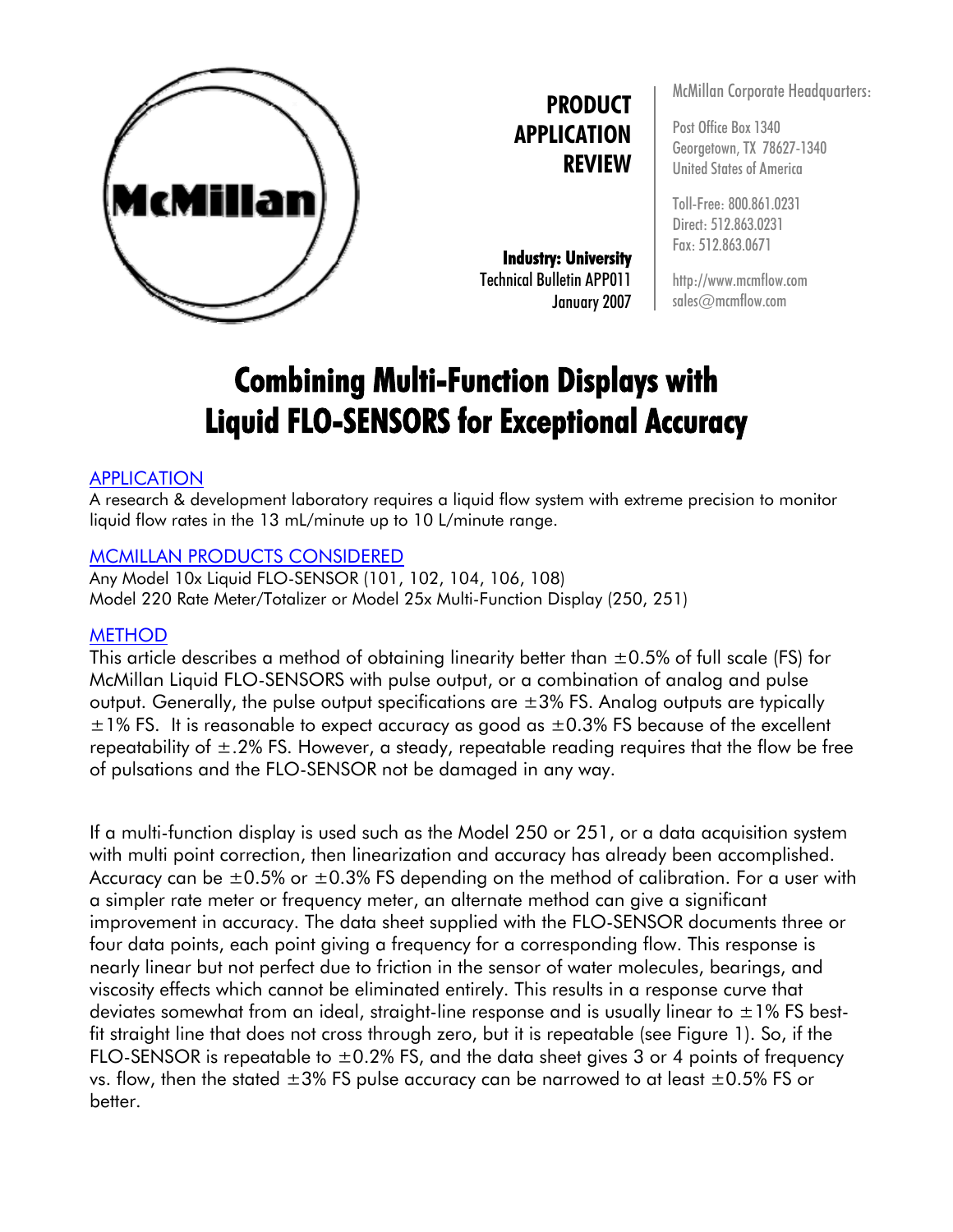

### EXAMPLE

Assuming that the response is repeatable at all points, then the frequency output should be repeatable to  $\pm$ 0.2% FS at any flow. If a full scale frequency is 200 Hz, and the full scale flow is 200 mL/min, then the scaling is:

200mL / 200Hz = 1mL / 1 Hz.

If the frequency is 190Hz, then flow is:

190Hz x 1 mL / Hz = 190 mL / min.

…Or is it?

Taking the data from a typical 101-5T flow sensor pulled from the records, the recorded data of flow vs. frequency is as follows:

| Flow         | Frequency (Hz) | Error    | Slope mL/Hz |
|--------------|----------------|----------|-------------|
| $500$ mL/min | 383            |          | 1.305       |
| 250          | 195            | $+0.91%$ | 1.282       |
| 100          | 78             | $+0.37%$ | 1.282       |
| 50           | 37             | $-0.34%$ | 1.351       |

The fourth column is added to indicate the changing response of the flow (slope of the curve, Flow / Frequency) at each data point. If the slope is taken at full scale and applied as a factor to the frequency obtained at various flow rates, it can be seen that there will be error for flow rates at other than full scale. For example, the slope at full scale is 1.305 mL/Hz. Using that ratio to calculate the flow at a frequency of 195 Hz will be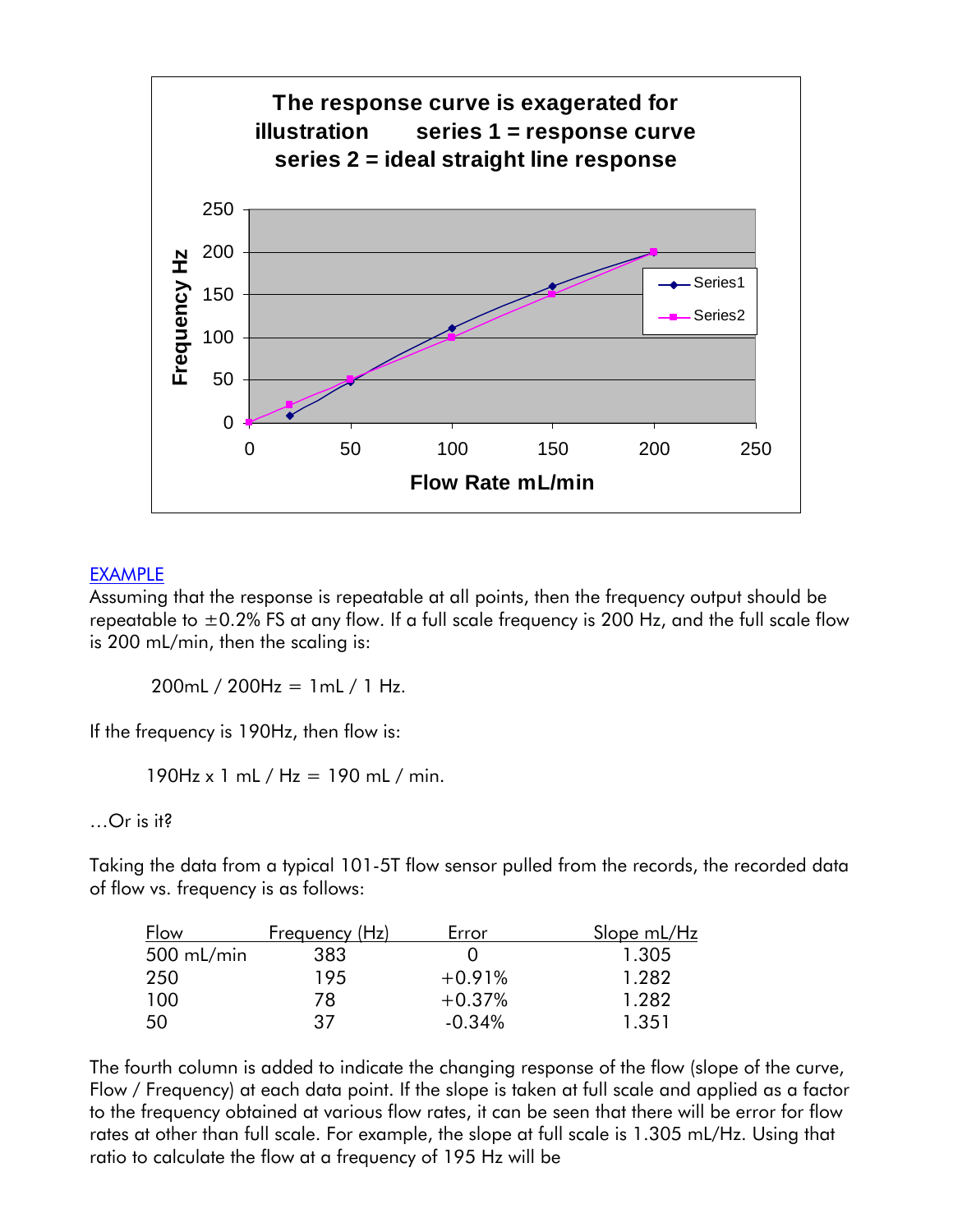$195 \times 1.305 = 254.48 \text{ mL/min}$ .

That is an error of 0.90% as calculated by flow. The actual flow at 195 Hz is 250mL.

 $254.48 - 250 / 500 \times 100 = 0.90\%$ 

Using this full scale ratio applied against the frequency of any flow in a simple rate meter will give an indication of flow rates within the  $\pm 3\%$  rating. We can use each data point with its own slope value but that would improve accuracy only at that data point and error would increase at flow rates between those points. If we have an indicated frequency of 200Hz, for example, what is the flow?

## FIRST SOLUTION

We can calculate by the following method:

The error at 195 Hz is +0.91%. This is close to 200 Hz so the slope of the curve at 195 and at 200 Hz will be nearly identical.

 $383Hz$  X 0.91% = 4.55Hz (to calculate error in Hz at 195 Hz)

So taking the full scale factor of

 $1.305$  X 200 mL = 261.00mL. Subtracting the error gives:

 $261.00$  mL  $- 4.55$ mL  $= 256.45$  mL/min

The offset of 4.55 mL was subtracted from the flow rate because the error at 250 mL was positive. Notice that if the frequency would be near the middle of the data points, the actual error would be different.

## SECOND SOLUTION

Find the 2 data points nearest to 200 Hz and use those data points of 500mL/minute at 383 Hz and 250mL/minute at195Hz.

 $(500 - 250 \text{ mL}) \div (383 - 195 \text{ Hz}) = 1.330 \text{ mL/Hz (slope)}$ 

 $200 - 195$  Hz =  $5$  Hz (frequency above lower point)

 $5 \times 1.330 = 6.65$  mL

6.65 mL  $+$  250.00 mL = 256.65 mL/min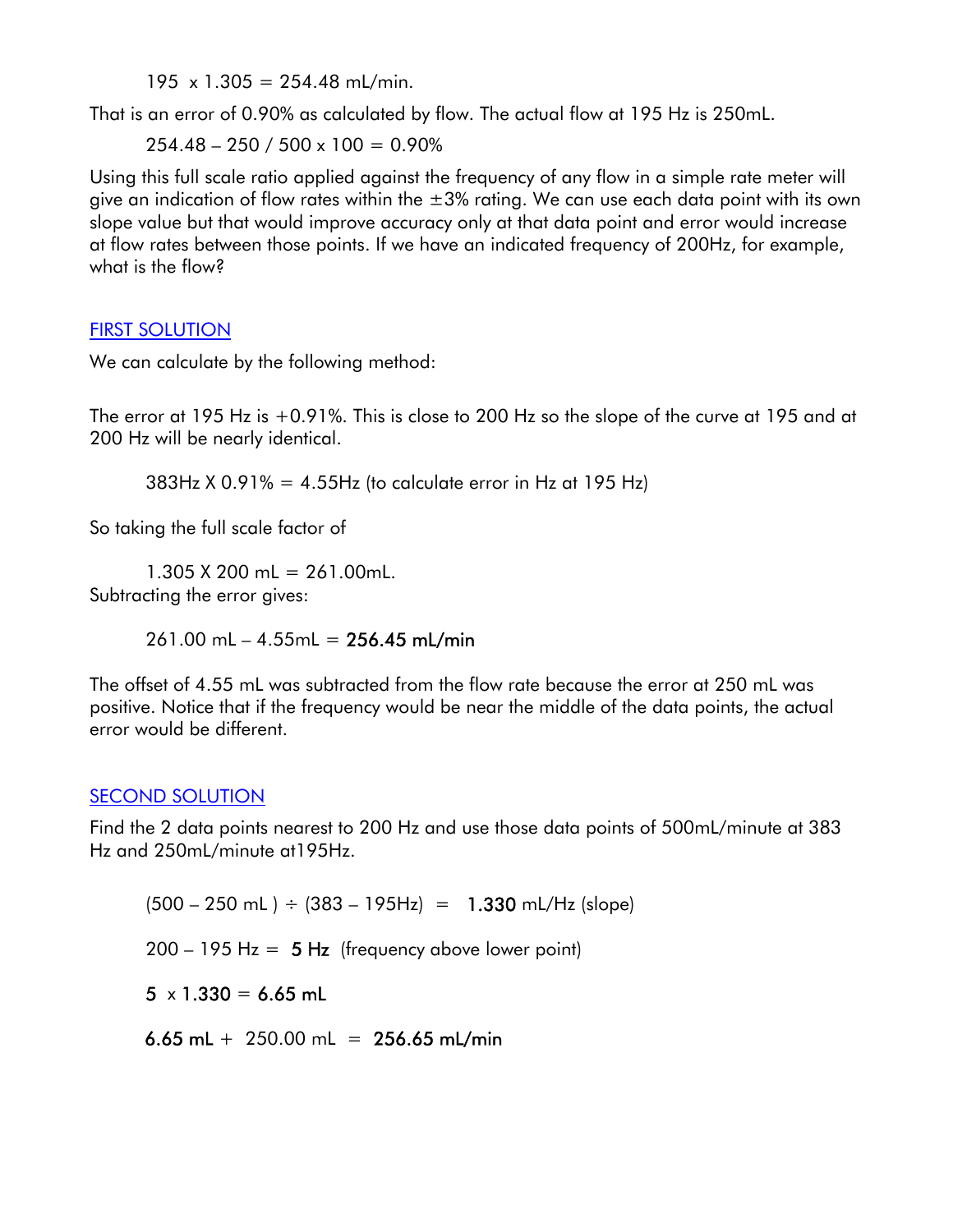## THIRD SOLUTION

Another method is proposed that will allow relatively easy calculation of flow at any indicated frequency, utilizing the chart and trend functions of Microsoft EXCEL program.

STEPS (see chart below for example)

- 1. Access the EXCEL program
- 2. Enter the data from the flow sensor data sheet with the frequency in column A and flow rates in column B.
- 3. Choose > Chart Wizard

 XY (scatter) chart sub-type = curved lines connecting dots Finish

4. Chart will be displayed:

 Right click on trend line Add trend line Polynomial (2<sup>nd</sup> order) Options: check box "display equation on chart" **OK** 

The equation for the curve is displayed near top of the chart.

The equation developed from the previous data is:

 $y = 0.0002x^2 + 1.2334x + 4.0689$ 

Where  $y =$  desired flow rate,  $x =$  frequency

$$
y = (0.0002 \times 200^2) + (1.2234 \times 200) + 4.0689
$$

$$
= 8.00 + 244.68 + 4.07 = 256.75 \text{ mL/min}
$$

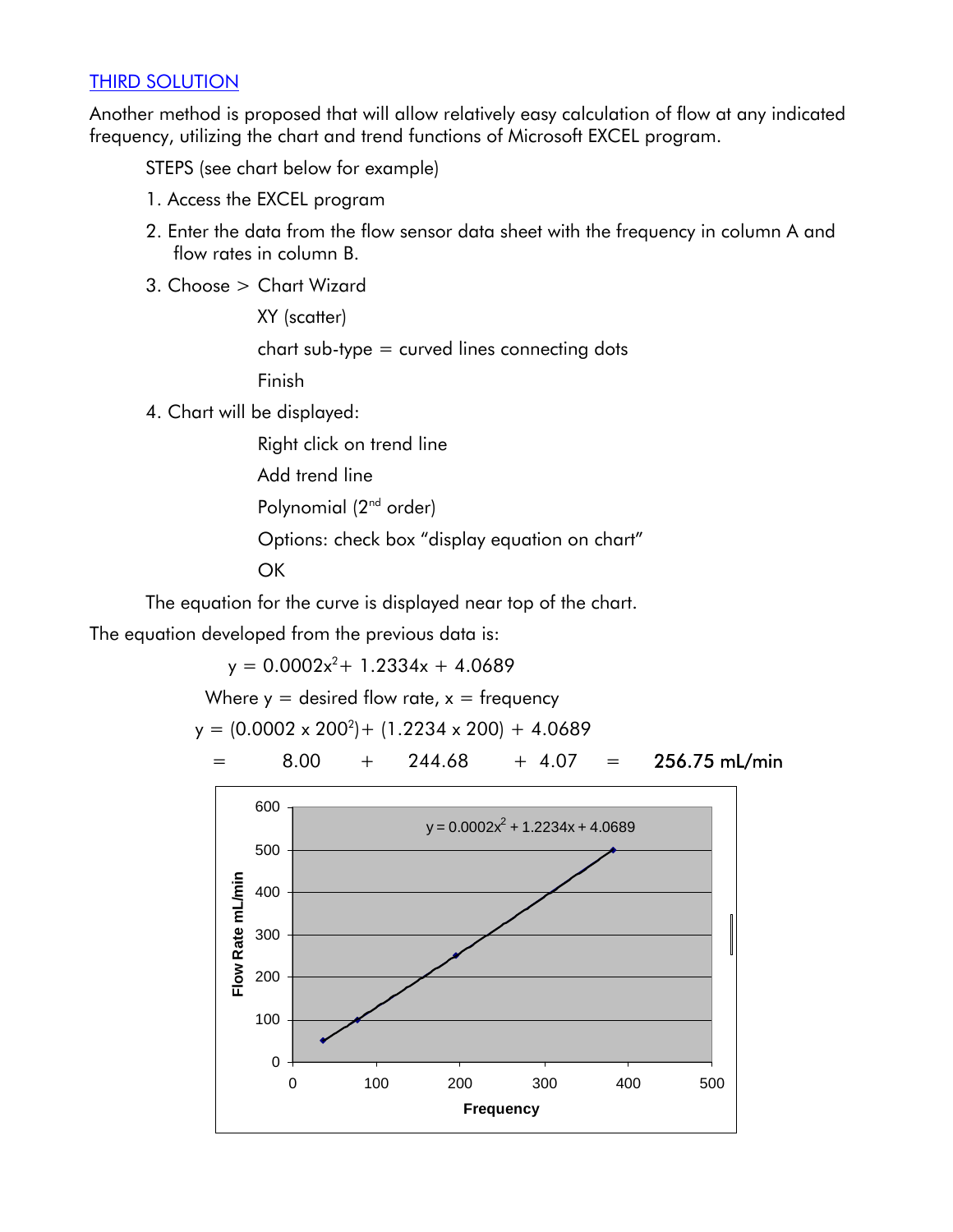## **CONCLUSION**

It would take careful actual flow measurements to determine the true flow rate but as seen, the 3 methods differ by a maximum of 0.30 mL/min or 0.06% of full scale.

Due to the limitations of each of these methods to absolutely predict the actual flow rate because of the small vagaries of the response curve, maximum limits of error will be the  $\pm$ 0.2% repeatability of the sensor plus the difference between the value generated by the equation and the actual flow rate that generally would not exceed  $\pm 0.1$ %. Be aware of the sign of the components of the particular equation, whether they are  $+$  or  $-$ .

Methods of obtaining accuracy:

### GOOD

A system that will give an accuracy of  $\pm 3\%$  FScan be a flow sensor with a Model 220 display or pulse output to a data acquisition system scaled for the full scale mL/Hz ratio.

### BETTER

A system with an accuracy of  $\pm 0.3$  to 0.4% FS can be achieved by using a frequency counter (such as the Model 220 programmed for Hz /sec.) and performing the hand calculations previously described. This can be useful if  $\pm 3$ % accuracy is sufficient for most if the time but occasional higher accuracy is needed.

### BEST

A system with an accuracy near the  $\pm 0.2\%$  FS spec can be achieved with the Model 251 Multi-Function Display programmed with up to 9 data points directly from flow rates at those points. The error between the multiple adjacent data points will not be significant. It is recommended that this system be calibrated at the factory to achieve multipoint generated accuracy. A Model 251 calibrated for the 3 or 4 data points listed on the data sheet can be expected to be accurate to  $\pm 0.5$ % FS. A Model 251 Display can be added at any time by programming the Model 251 for the 3 or 4 data points and then hooking up the display to the FLO-SENSOR. There is also the option of a linearized analog output and relay outputs for alarms and process control.

Note: A Model 250 Multi-Function Display calibrated against the analog response of a FLO-SENSOR is also a viable option.

A McMillan microturbine Liquid FLO-SENSOR combined with a Model 251 Multi-Function Display will give an accurate, reliable system at a very competitive price.